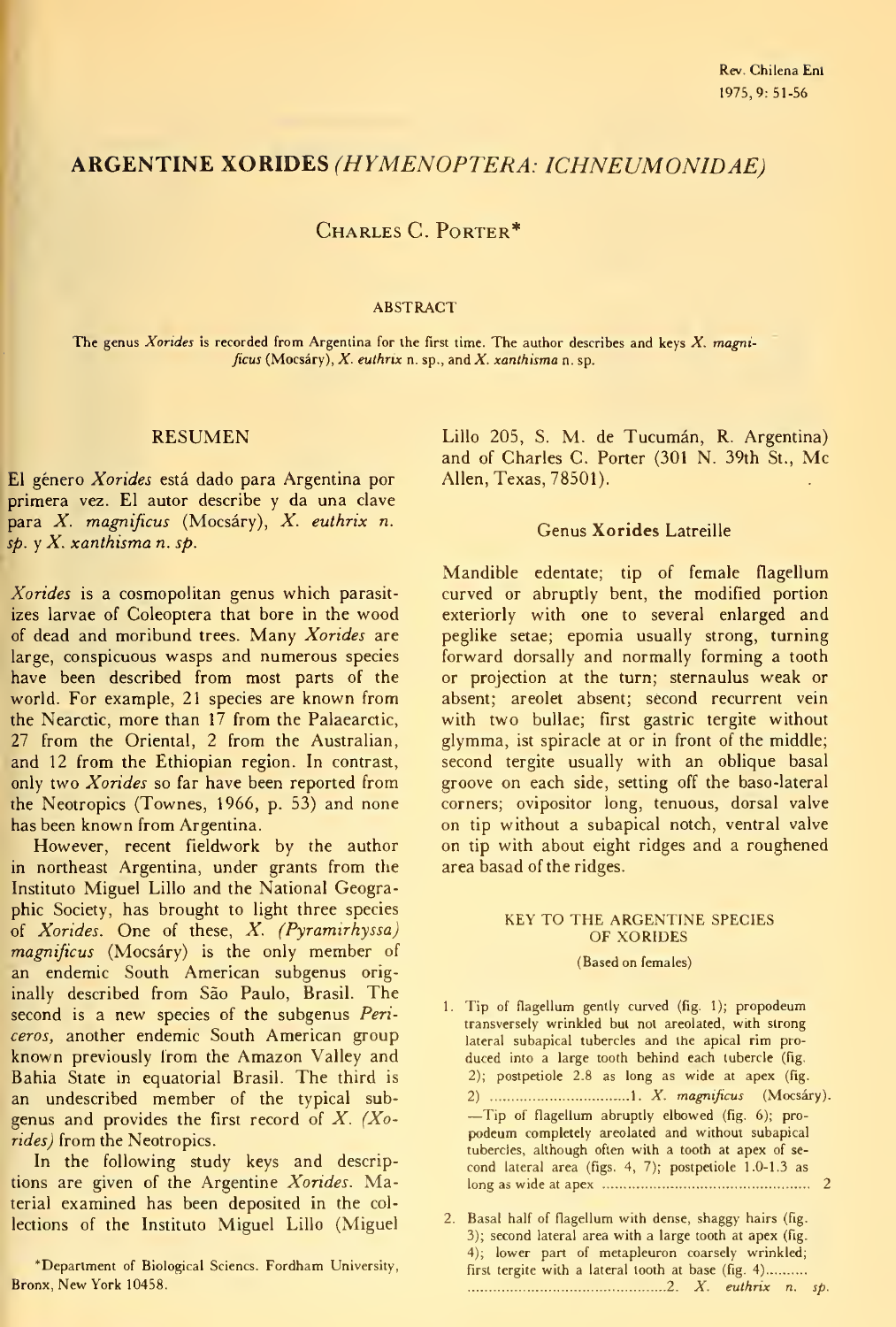

Fig. 1. Xorides (Pyramirhyssa) magnificus (Mocsáry). Tip. of female flagellum.

Fig. 2. Xorides (Pyramirhyssa) magnificus (Mocsáry). Dorsal view of female propodeum and first gastric seg ment.

Fig. 3. Xondes (Penceros) euthrix n. sp. First three seg ments of female flagellum.

—Basal half of flagellum with small, appressed hairs; second lateral area with a weak tooth at apex (fig. 7); lower part of metapleuron finely puntto-rugulose; no baso-lateral tooth on first tergite (fig. 7) ..... 3. X. xanthisma n. sp.

### Subgenus Pyramirhyssa

Pyramirhyssa Mocsáry, 1905. Ann. Mus. Nati. Hungarici 3:15. Type: Pyramirhyssa magnifica Mocsáry. Monobasic.

## <sup>1</sup> . Xorides (Pyramirhyssa) magnifica (Mocsáry) (Figs. 1,2)

Pyramirhyssa magnifica Mocsáry, 1905. Ann. Mus. Nati. Hungarici 3:15, female. Type: fe male, Brasil: Sao Paulo (Budapest).

2

Fig. 4. Xorides (Periceros) euthrix n. sp. Dorsal view of female propodeum and first gastric segment.

Fig. 5. Xorides (Periceros) plumicornis (Smith). First three segments of female flagellum.

Fig. 6. Xorides (Xorides) xanthisma n. sp. Tip of female fiagellum.

Fig. 7. Xondes (Xondes) xanthisma n. sp. Dorsal view of female propodeum and first gastric segment.

Female. Color: scape dark brown with a large white blotch below; flagellum dark brown with a white annulus on segments 13-17; head, mesosoma, and gaster dull reddish brown with irregular blackish staining and profuse white markings as follows: most of clypeus and face; front orbits to about level of hind ocelli; about lower 2/3 of hind orbits very broadly; much of propleuron; broad band on all of lower margin of pronotum, except for a short break medially; very large triangular blotch coveringj most of dorso-lateral part of pronotum; pair of large, anterio-lateral blotches on median lobe of mesoscutum; large centro-interior blotch and twice interrupted narrow exterior margin on lateral lobes of mesoscutum; front half of tegula; most of axillae; V-shaped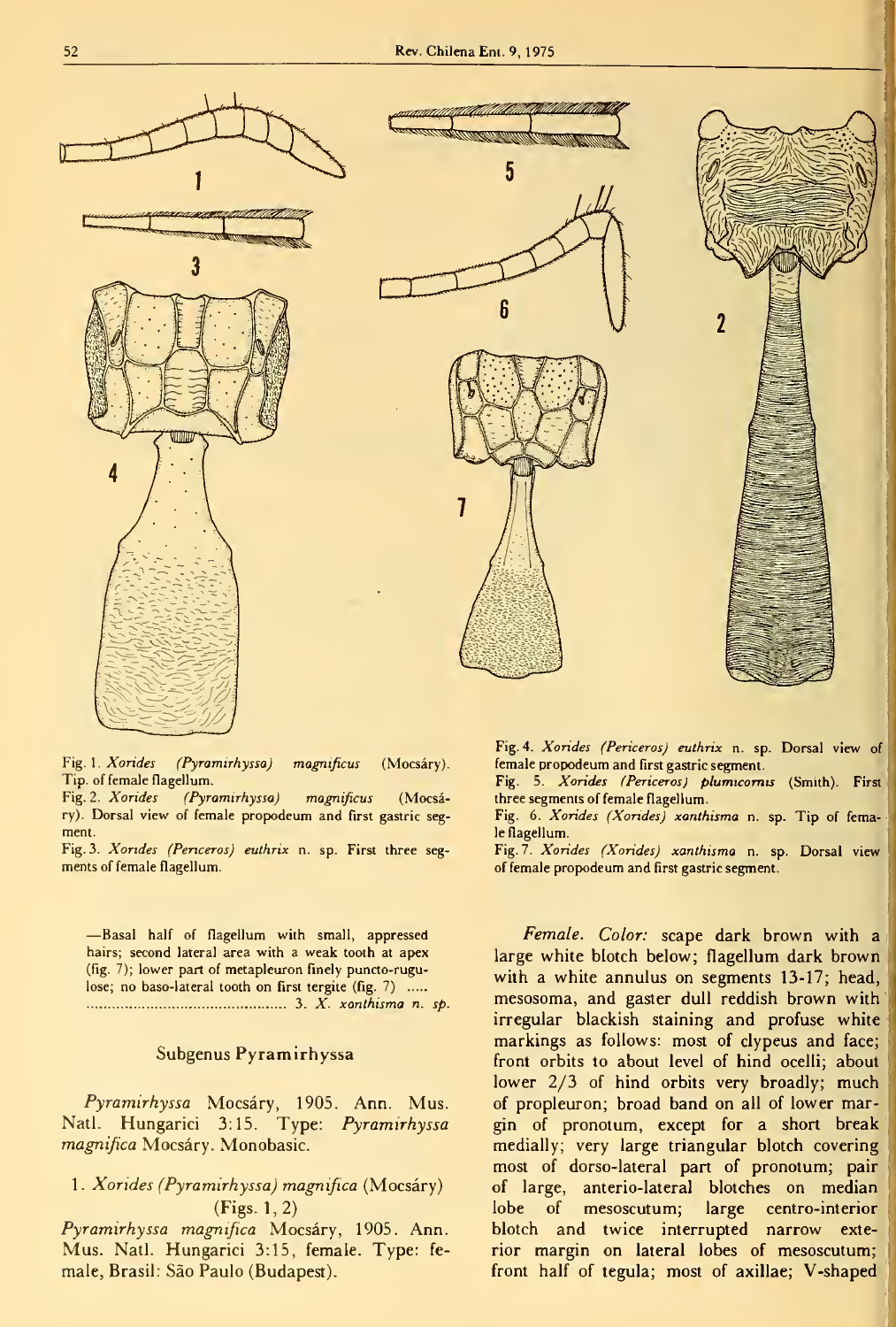'blotch covering most of apical half of scutellum; most of postscutellum; most of mesopleuron except for front margin, subalar area, large blotch beneath and behind subalarum, large blotch beneath and in front of speculum, and a smaller area directly beneath speculum; large apical blotch on mesosternum; most of lower part of metapleuron; large anterio-lateral and posterio-lateral blotches on propodeum; dorso-lateral stripe on about apical 2/3 of basal half of first gastric tergite; large blotch in apical corner of first tergite; apical blotch and stripe margining basal groove interiorly on second tergite; large elongate blotch interior to basal groove and small, obscure area in apical corner on third tergite; large baso-lateral and apico-lateral areas on tergites 4-7; and a very large apico-lateral area on tergite 8; legs red brown to blackish with white as follows: fore coxa ventrally and laterally; fore trochanter and all but apical rim of fore trochantellus; front fémur ventrally and on about apical 1/4; fore tibia ventrally as well as above sub-basally and on about apical 1/3; fore tarsus dull brownish white with darker staining apicad and above; mid coxa in great part ventrally; mid trochanter; all but apex of mid trochantellus; basally broadened dorsolateral stripe and about apical 1/4 on mid femur; most of venter and greater part of apical 1/3 on mid tibia; dorsal blotch on basal 1/4 and ventral blotch on basal 1/2 of hind coxa; hind trochanter and all but apex of hind trochantellus; about apical 1/4 of hind fémur; and about apical 3/5 of hind tibia; wings hyaline with a prominent brown blotch on fore wing that covers about basal 1/2 of radial cell, apical 1/4 of discocubital cell, basal 1/6 of third cubital cell, and apical 1/4 of second discoidal cell; stigma dark brown grading into whitish on basal 1/3.

Length of fore wing: 16.5 mm. Flagellum: on basal 1/2 with small, appressed hairs; the tip gently curved and with two large, modified setae. Head: a short, strong ridge between antennal sockets; lower half of temple with strong, obliquely longitudinal striae. Mesoscutum: largely with strong transverse wrinkles; lateral lobes prominently convex. Scutellum: with a slightly elevated and crested apical truncation. Metapleuron: lower part with large, generally sparse punctures and a few wrinckles. Wing venation: basal vein straight. Fore tibia: on front face with about nine scattered, short, stout toothlike spines; on apex with a comb of robust teeh. Hind coxa: almost parallel-sided in dorsal view. Hin trochantellus: in front wiew 1.0-1.5 as long as its trochanter. Propodeum: mostly with strong transverse wrinkling but not areolated; with a callus-like baso-lateral swelling in front of spiracle and a strong lateral subapical tubercle behind witch the apical rim is produced into a stout tooth. First gastric tergite: very long and little expanded apicad, postpetiole 2.8 as long as wide at apex; surface nearly throughout with fine but strong transverse wrinkling; no baso-lateral tooth; its sternite ends well behind the spiracle. Second tergite: setae dense and mostly overlapping; baso-lateral corner cut off by a long, deep oblique groove which extends about half the length of the tergite. Third tergite: with well defined but shorter and weaker baso-lateral grooves than the second tergite. Ovipositor: sheathed portion 1.9 as long as fore wing.

Male: unknown.

Specimens examined: 3 females, ARGENTINA (Corrientes: Las Marías ca. Gdor. Virasoro, November 10-15, 1969, C. C. Porter). (Porter, Tucumán).

Discussion: Although known previously only from Sao Paulo, Brasil, the presence of magnificus in northeast Argentina is not surprising. The Brasilian subtropical wet forest biome or "Selva Paranense" (Cabrera and Willink, 1973, p. 60) reaches into Argentina across Misiones and into eastern Corrientes.

Field notes: The collecting locality is in a zone of grassland intermingled with hammocks of Selva Paranense. Specimens of magnificus were found ovipositing into a large, standing dead tree in <sup>a</sup> hammock on the Navajas Artaza property.

### Subgenus Periceros

Perissocerus Smith, 1877. Proc. Zool. Soc. London 1877 : 412. Name preocc. by Gerstaeker, 1868.

Type: Perissocerus plumicornis Smith. Monobasic.

Periceros Schultz, 1906. Spolia hymenopterologica, p. 99. New Ñame.

# 2. Xorides (Periceros) euthrix n. sp. (Figs. 3, 4)

Holotype: female, ARGENTINA (Misiones: San Javier, November 12, 1971, C. C. Porter). (Tucumán). Paratypes: <sup>10</sup> females and <sup>7</sup> males, ARGENTINA (Corrientes: Las Marías ca. Gdor. Virasoro, November 10-15, 1969, Novem-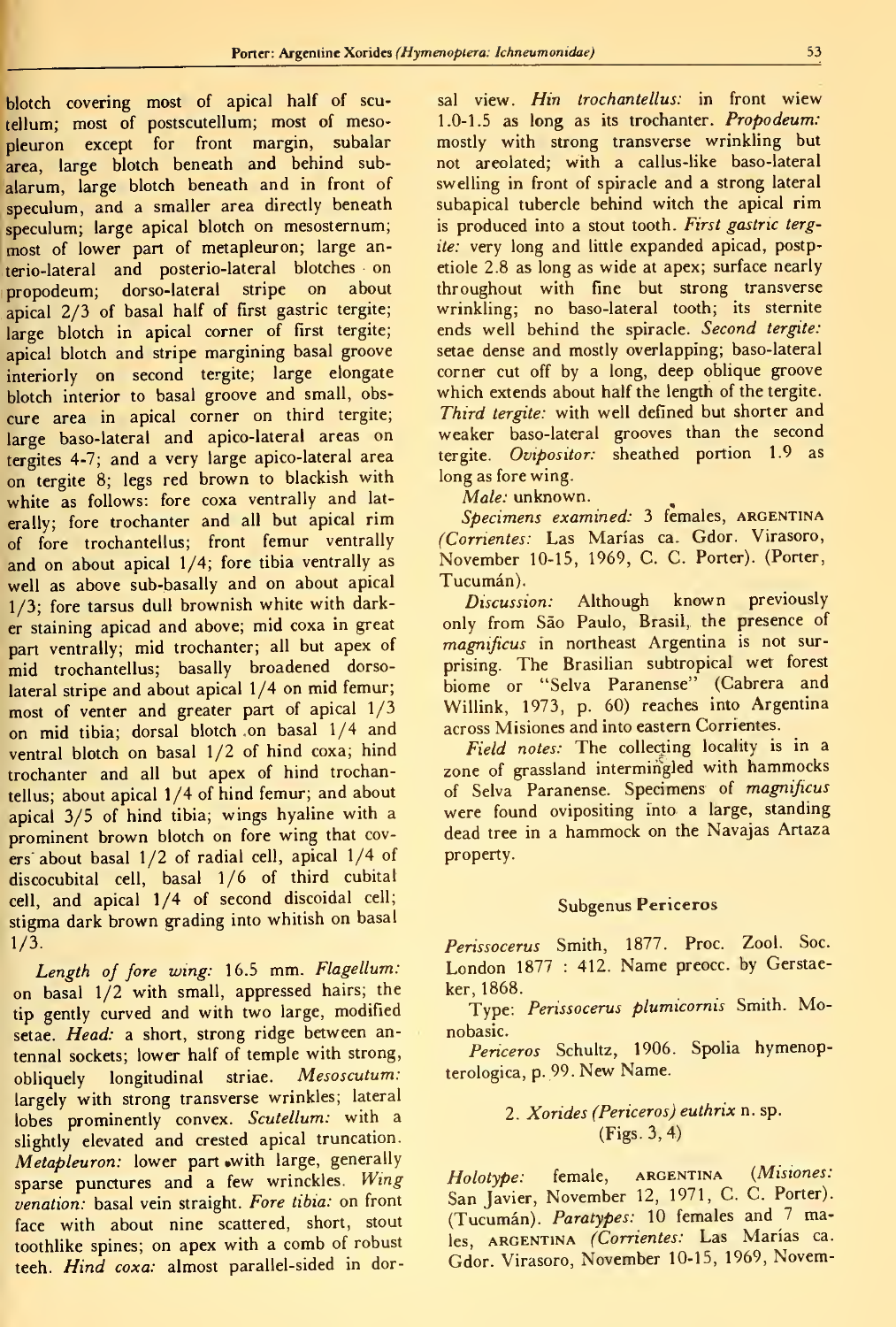ber 7, 1971, C. C. Porter; *Misiones:* Leandro Alem, Instituto Alberdi, November 17-19, 1969, C. C. Porter; Puerto Rico, November 5- 13, 1970, C. C. Porter and L. A. Stange, Trampa Malaise; San Javier, November 12, 1971, C. C. Porter). (Porter, Tucumán).

Female. Color: scape blackish with a white area below on basal half; flagellum black with a white annulus on segments 9-14; head, mesosoma, and gaster dull reddish with moderately dense long, silvery pubescence and with some black staining that is especially prominent on mandible, front and top of head, and thoracic dorsum; a broad white band on front orbit from just below level of median ocellus ventrad well into malar space; clypeus palé yellowish brown; legs dull red with fore coxa, dorsum of fore and mid femora, apex of hind fémur, and some other areas more or less black stained, dorso-anterior aspect of fore and mid femora tending to yellowish, tibiae mostly yellow, fore and mid tarsi dull yellow with dusky staining that be comes darker apicad, and hind tarsus bright yellow with black on apical half of fourth and all of fifth segment; wings hyaline with a dusky tinge on apex of fore wing and the stigma yellowish brown with dusky peripheries.

Length of fore wing: 13.3 mm. Flagellum: basal half with large, shaggy, suberect hairs but setae of first segment short and fine in comparison to those on succeeding segments; tip abruptly elbowed, the enlarged last segment bent almost at right angles with respect to those preceeding, three large modified setae just before the bend. Head: a strong, high lamella between antennal sockets; lower part of temple punctate with slight vertical striation. Pro notum: epomia almost vertical. Mesoscutum: with coarse transverse and longitudinal wrinkling that grades into dense punctation anteriad on central lobe and exteriad on lateral lobes; lateral lobes only weakly raised. Scutellum: apex rounded off and unspecialized. Mesopleuron: with abundant but well spaced fine punctures mostly separated by more than 2X their diameters. Metapleuron: lower part coarsely reticulate throughout. Wing venation: basal vein almost straight. Fore tibia: on anterior face with more than 20 long, moderately stout, spine-like bristles; on apex with a comb of moderately strong spines. Hind coxa: almost parallel-sided in dorsal view. Hind trochantellus: in front view 2.5-3.0 as long as its trochanter. Propodeum: completely areolated; second lateral area with a large, sharp tooth at apex. First gastric tergite: stout and

strongly expanded apicad, postpetiole 1.3 as long as wide at apex; surface dully shining with more or less well developed fine, irregular wrinkling; with a prominent, triangular basolateral tooth; ist sternite ends a little before spiracle. Second tergite: setae sparse; mostly smooth and shining with generally sparse punctures and a little minute wrinkling; its basolateral corner cut off by a profound oblique groove that reaches about 1/3 the length of the tergite. Third tergite: with a pair of broad, blister-like baso-lateral swellings. Ovopositor: sheathed portion 1.2 as long as fore wing.

Male: differs from female as follows: Color: fore and mid tarsi largely blackish with a little; dull yellow staining on first segment; hind femur more broadly stained with black. Length of fore wing: 8.9 mm., Flagellum: basal half with fine, well spaced setae; straight and unmodified on tip. First gastric tergite: much more slender than in female, postpetiole 2.0 as long as wide at apex; surface largely mat with rather strong irregular wrinkling; sternite ends opposite spiracle.

Discussion: Euthrix greatly resembles the Amazonian X (Periceros) plumicomis (Smith) but comparison of the types with a female of plumicomis from Tingo María, Perú (Orillas del Río Huallaga, July 13, 1974, on dead tree trunk, C. C. Porter) reveals a number of differences which may be summarized as follows:

1. Setae of first flagellomere long and coarse, only a little finer than those of following segments (fig. 5); epomia strongly oblique; mesoscutum smooth and polished with generally well separated punctures and other irregularities on much of anterior 2/3 of median lobe and exteriad on lateral lobes, grossly wrinkled on apex of median lobe and mesad on lateral lobes; mesopleuron with abundant fine punctures averagely separated by less than 2X their diameters; first gastric tergite smooth and polished; temple, sides of pro notum, mesopleuron and metapleuron covered with very dense, long, silvery pubescence that obscures the surface; head and mesosoma black with reddish staining on thoracic sterna and below on pleura .......

X. plumicomis (Smith) 2. Setae of first flagellomere relatively fine and short in comparison to those of succeeding segments (fig. 3); epomia almost vertical; mesoscutum largely cover ed by coarse wrinkling that grades into dense punctation anteriad on median lobe and exteriad on late ral lobes; mesopleuron with numerous fine punctures that are separated generally by more than 2X their diameters; first gastric tergite dully shining with more or less well developed fine wrinkling; temple, sides of pronotum, mesopleuron, and metapleuron with long but only moderately dense silvery pubescence that does not obscure the surface; head and mesosoma dull reddish with black staining, especially on front and top of head and on thoracic dor-  $\sum_{n=1}^{\infty}$   $\ldots$   $\ldots$   $\ldots$   $\ldots$   $\ldots$   $\ldots$   $\ldots$   $X$ . euthrix n. sp.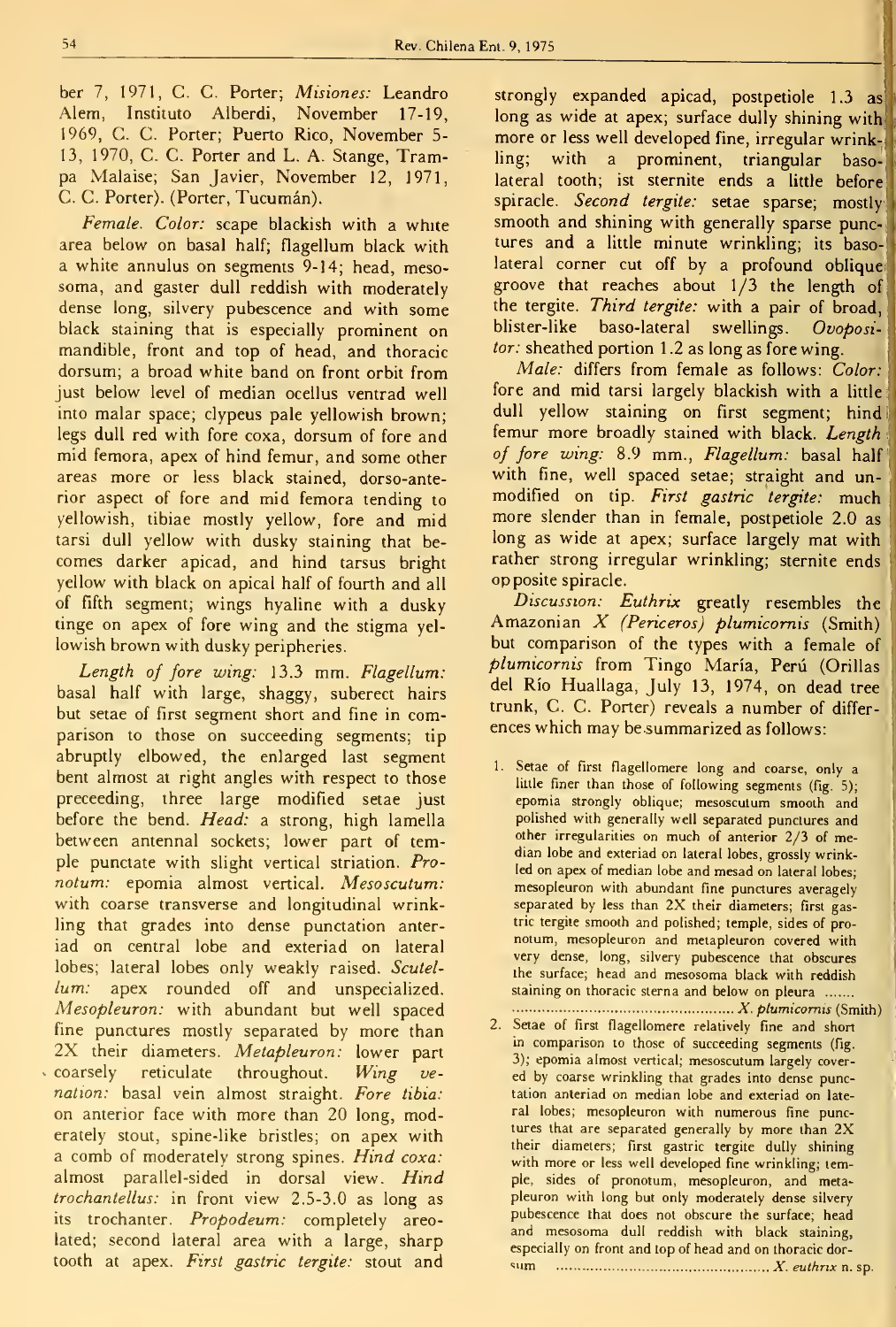Possibly euthrix and plumicornis are geographic races of the same species. Only future :ollecting between the Selva Amazónica and Selva Paranense can answer this question.

Field notes: Euthrix is moderately abundant throughout Misiones and eastern Corrientes. At Las Marías the author collected it in the same hammock with  $X$ . magnificus. Unlike magnificus, euthrix never was observed ovi positing but was caught in flight or at rest on understory vegetation along trails through the woods. In any case, the considerable dif ference in ovipositor length between the two species implies that they choose different hosts, thus avoiding competition even when sympatric and synchronous.

Specific name: Euthrix is a Greek adjective meaning "with abundant hair".

#### Subgenus Xorides

Xorides Latreille, 1809. Histoire naturelle. . . des crustacés et des insectes. . .4:4.

Type: Ichneumon indicatorius Latreille. Monobasic.

## 3. Xorides (Xorides) xanthisma n. sp. (fig. 6, 7)

Holotype: female, ARGENTINA (Misiones: Monte Cario, August 11, 1974, C. C. Porter). (Tucumán).

Female. Color: scape yellow with a little brown staining that is best developed apicad above; flagellum dark brown with a dull yellow annulus on segments 10-13; head and mesosoma yellow with complex brown markings as fol lows: mandible blackish grading into yellowish brown on basal 1/4; palé staining in malar space; blotch on upper center of face below antennal sockets; area between antennal sockets which is prolonged dorsad on front about 3/4 the distance to anterior ocellus; irregular stain ing around ocelli; transverse band just behind posterior ocelli and behind that another broader, paler, somewhat irregular transverse band across occiput from eye to eye; staining on pronotal collar and epomia; narrow staining on dorsal and apical margins of pronotum; apically narrowed blotch on about central 3/4 of median lobe of mesoscutum; broad longitudi nal blotch on each lateral lobe of mesoscutum; dark staining along notauli, reaching rear ward from their terminus as a median stripe that almost attains hind margin of mesoscutum; most of prescutellar depression; staining in meso and metanotal axillary troughs and in depression before postscutellum; teg ulae; broad dark band on anterior margin of mesopleuron and mesosternum; a little stain ing in subalar area; broad dark area on speculum, from which a narrower band reaches ventrad along hind margin of mesepisternum; weak staining on mesepimeron; palé staining on sternal part of prepectus and dark staining in median furrow of mesosternum; dark stain ing in groove between metanotum and pro podeum and on most of upper part of metapleuron; lower part of metapleuron with a narrow dark line along front margin, a dark line along most of base of submetapleural carina, and a dark area above on apex; propodeum dark stained on most carinae and with large dark blotches occupying the area basalis and the second lateral areas as well as with some paler staining in other areas; first gastric tergite dull yellow near base of petiole, brown on about apical half of petiole and basal half of postpetiole, and bright yellow on apical half of postpetiole; succeeding tergites dark brown, a broad yellow apical band on 2-7 and a nar rower, laterally interrupted yellow band on 8; fore and mid legs with coxae dark brown above and mostly yellow below; trochanter dull vellow; trochantelli brownish; femora dull yellow with brownish staining that is best devel oped dorso-posteriorly; tibiae dull yellow with some brownish staining; and tarsi dull brownish yellow with last segment mostly blackish; hind leg with coxa dark brown above and yellow with much palé brown staining be low; trochanter and trochantellus brown with some yellowish below and apicad; fémur dark brown with dull yellow on most of anterior face and posterio-ventrally on about apical 1/4; tibia dull brownish yellow with some dusky staining dorsad; and tarsus dull brownish yellow with last segment mostly black; wings hyaline with a brownish yellow tint that is best de veloped on basal 3/4 of fore wing and with darker brown staining along basal vein and ner vulus as well as less conspicuously along second recurrent and in base of second cubital cell.

Length of fore wing: 6.8 mm. Flagellum: basal half with short, appressed hairs; tip abruptly elbowed, the enlarged last segment bent almost at right angles with respect to those preceeding, three large modified setae just before the bend. Head: a short, blunt ridge between antennal sockets; lower half of temple with numerous punctures and a weak tendency to oblique striation. Mesoscutum: densely punc-